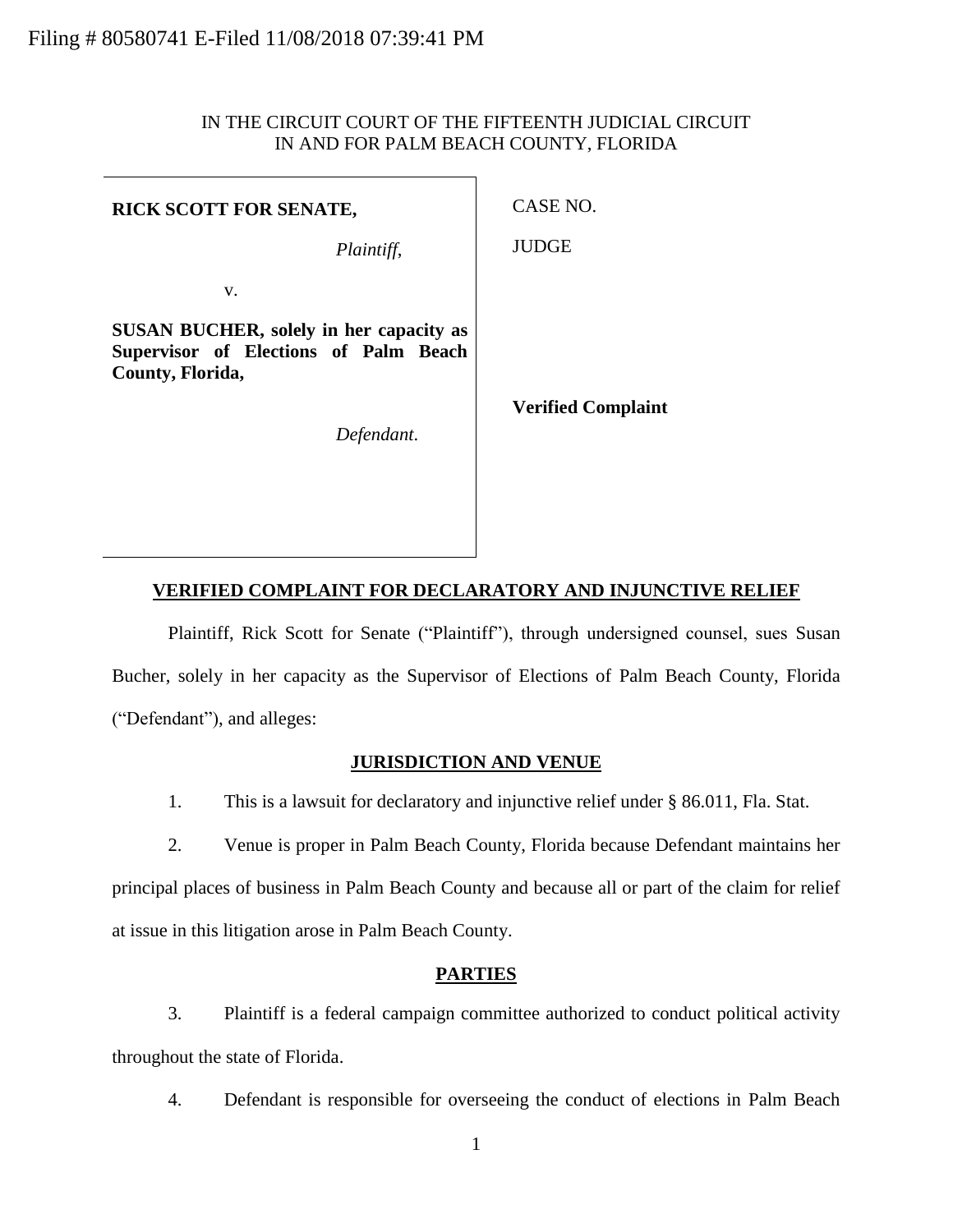County, including but not limited to the conduct of election personnel throughout the county in the post-election process.

5. Plaintiff is supporting candidates to be voted upon in the election in Palm Beach County and throughout Florida. Plaintiff's interests in enforcement of the election laws and ensuring a fair election are adversely affected by the conduct complained of below.

6. All conditions precedent to the filing of this lawsuit have been performed, have

been waived, or are otherwise excused.

# **COUNT I – REQUEST FOR DECLARATORY AND INJUNCTIVE RELIEF AGAINST DEFENDANT'S VIOLATION OF § 101.5614(4)(a), FLA. STAT. REGARDING THE PROCESSING OF PHYSICALLY DAMAGED, "OVERVOTED," AND "UNDERVOTED" ABSENTEE BALLOTS**

7. Plaintiff adopts and realleges the allegations of paragraphs 1–6 above.

8. Section 101.5614(4)(a), Fla. Stat., the provision of the Florida Election Code at issue in this lawsuit, governs the processing of physically damaged, "overvoted," and "undervoted" absentee ballots. That provision states, in relevant part (emphasis added):

> If any vote-by-mail ballot is physically damaged so that it cannot properly be counted by the automatic tabulating equipment, a true duplicate copy shall be made of the damaged ballot **in the presence of witnesses** and substituted for the damaged ballot. Likewise, a duplicate ballot shall be made of a vote-by-mail ballot containing an overvoted race or a marked vote-by-mail ballot in which every race is undervoted **which shall include all valid votes as determined by the canvassing board based on rules adopted by the division pursuant to s. 102.166(4)**.

9. The language of § 101.5614(4)(a) is uncomplicated and unambiguous.

10. Regarding the processing of physically damaged absentee ballots, § 101.5614(4)(a) requires the Supervisor of Elections to make true duplicate copies of all such damaged ballots "in the presence of witnesses."

11. Regarding the processing of "overvoted" and "undervoted" absentee ballots,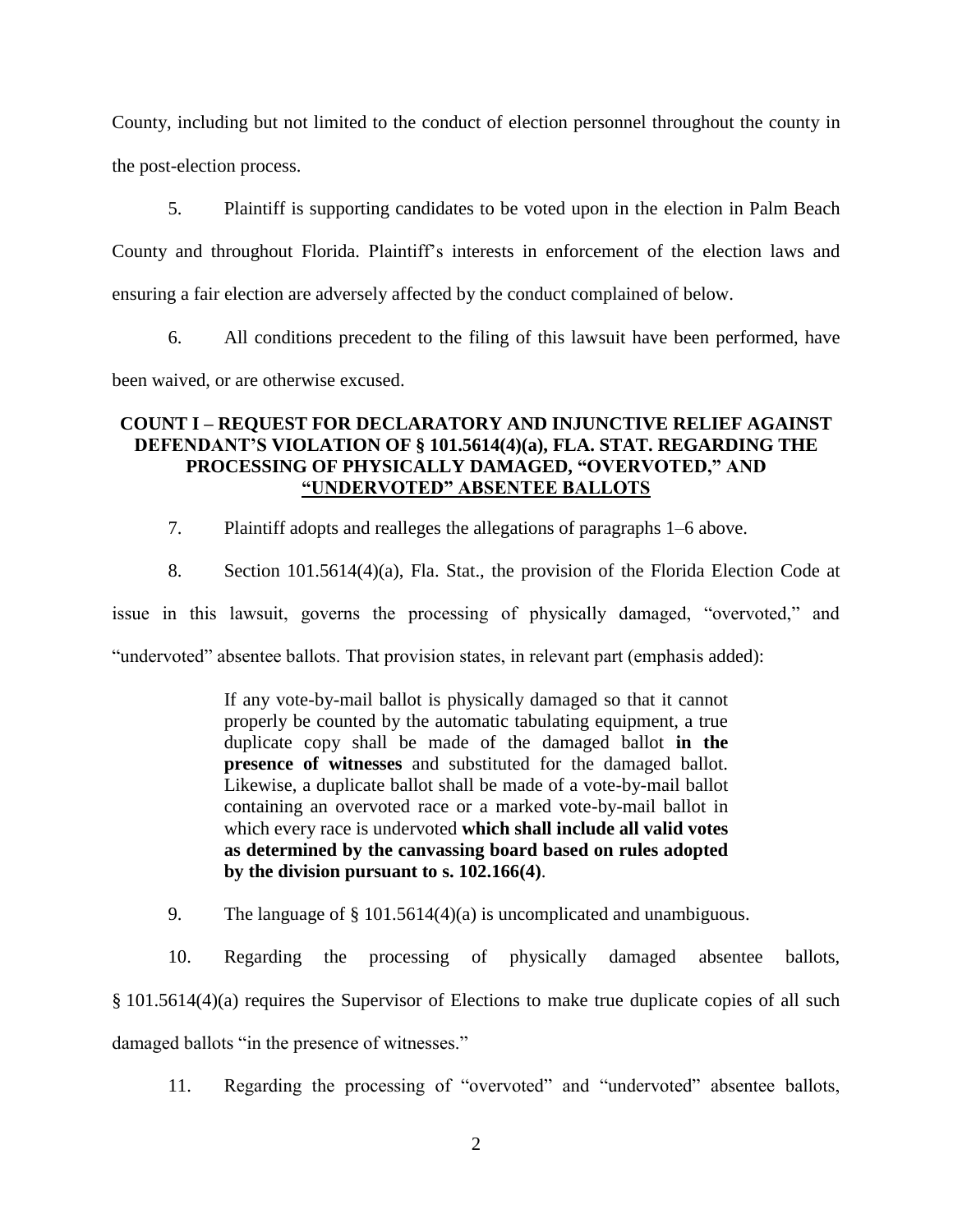§ 101.5614(4)(a) provides that only the Canvassing Board—not the Supervisor of Elections, or any other entity—is authorized to determine "all valid votes . . . based upon rules adopted by the division . . ." No provision of the Florida Election Code (or any other legal authority) confers upon the Supervisor of Elections (or any other entity) the power to determine which "overvoted" or "undervoted" absentee ballots contain "valid votes," within the meaning of § 101.5614(4)(a). That power belongs exclusively to the Canvassing Board.

12. Defendant is presently violating the mandates of § 101.5614(4)(a) in two respects.

13. First, on November 8, 2018, Defendant refused to allow Plaintiff's representatives (or the representatives of any other political party) to properly witness Defendant's processing and duplication of physically damaged absentee ballots.

14. In fact, Plaintiff's representatives have only been allowed outside of the proximity required to properly witness Defendant's staff's review and processing of the ballots. Defendant has effectively precluded Plaintiff's representatives from making any substantive observation of the activities of Defendant's staff, in direct violation of § 101.5614(4)(a).

15. The statute requires Defendant to make true duplicate copies of all physically damaged absentee ballots "in the presence of witnesses." § 101.5614(4)(a). As of the filing of this lawsuit, Plaintiff's representatives have been prohibited from witnessing and/or actually overseeing the duplication of physically damaged absentee ballots. Plaintiff's representatives have not even been allowed to confirm Defendant's compliance with the statute's procedure for processing physically damaged absentee ballots.

16. Despite having thousands of ballots to review, Defendant provided Plaintiff's representatives with a very quick partial walk-through of the area and then did not allow any further access in reasonable proximity to Defendant's staff. Moreover, as of mid-afternoon,

3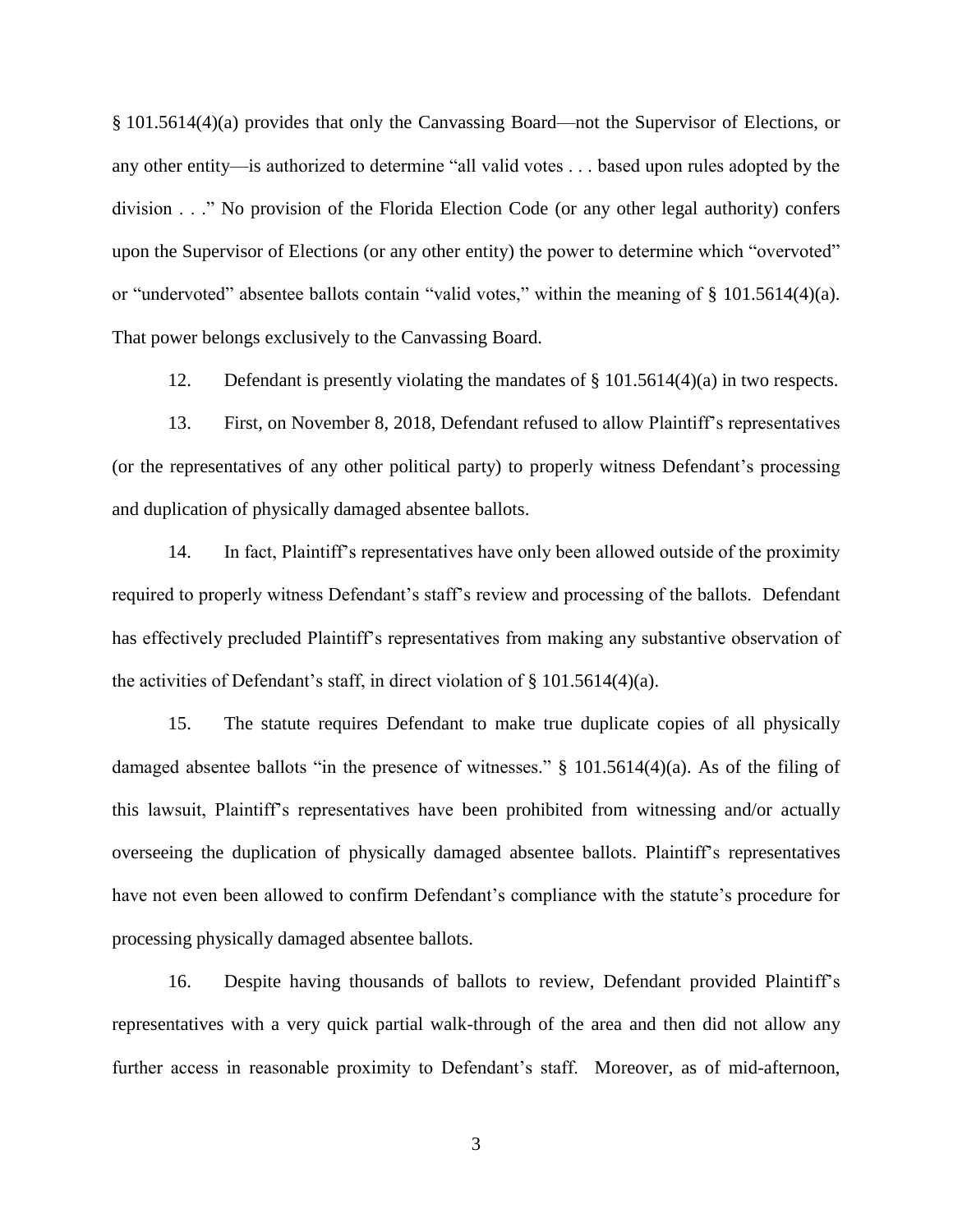upon information and belief Plaintiff learned that there were roughly 1500 faxed-in military ballots and to the extent that these need to be converted to a ballot, the same issues noted above took place.

17. Second, and even more alarmingly, Defendant has failed to allow the Palm Beach County Canvassing Board to execute its statutory duty to determine "all valid votes" from "overvoted" and "undervoted" absentee ballots. Instead, Defendant—in violation of the express language of § 101.5614(4)(a)—has made determinations regarding voter intent herself (through her staff), and has withheld a portion of "overvoted" and "undervoted" absentee ballots from the Palm Beach County Canvassing Board, which the Board will not be provided for review tomorrow. As prescribed in § 101.5614(4)(a), only the Palm Beach County Canvassing Board not Defendant, or any other entity—is empowered by law to determine "all valid votes" from "overvoted" and "undervoted" absentee ballots.

18. Plaintiff notified Defendant about the violations of § 101.5614(4)(a), but as of the filing of this lawsuit, Defendant has failed to cure such violations.

19. There is a present, *bona fide* controversy over whether Defendant is presently violating the mandates of  $\S$  101.5614(4)(a).

20. Plaintiff's, its candidates', and its voters' rights will be violated if the Election Code is not followed, as Defendant's ongoing violations of § 101.5614(4)(a) jeopardizes the integrity of, and may alter the outcome of, the 2018 general election.

21. Plaintiff has no adequate remedy at law.

### **PRAYER FOR RELIEF**

WHEREFORE, Plaintiff prays for judgment as follows:

a. A declaratory judgment that Defendant's refusal to allow Plaintiff's representatives to witness Defendant's processing and duplication of physically damaged

4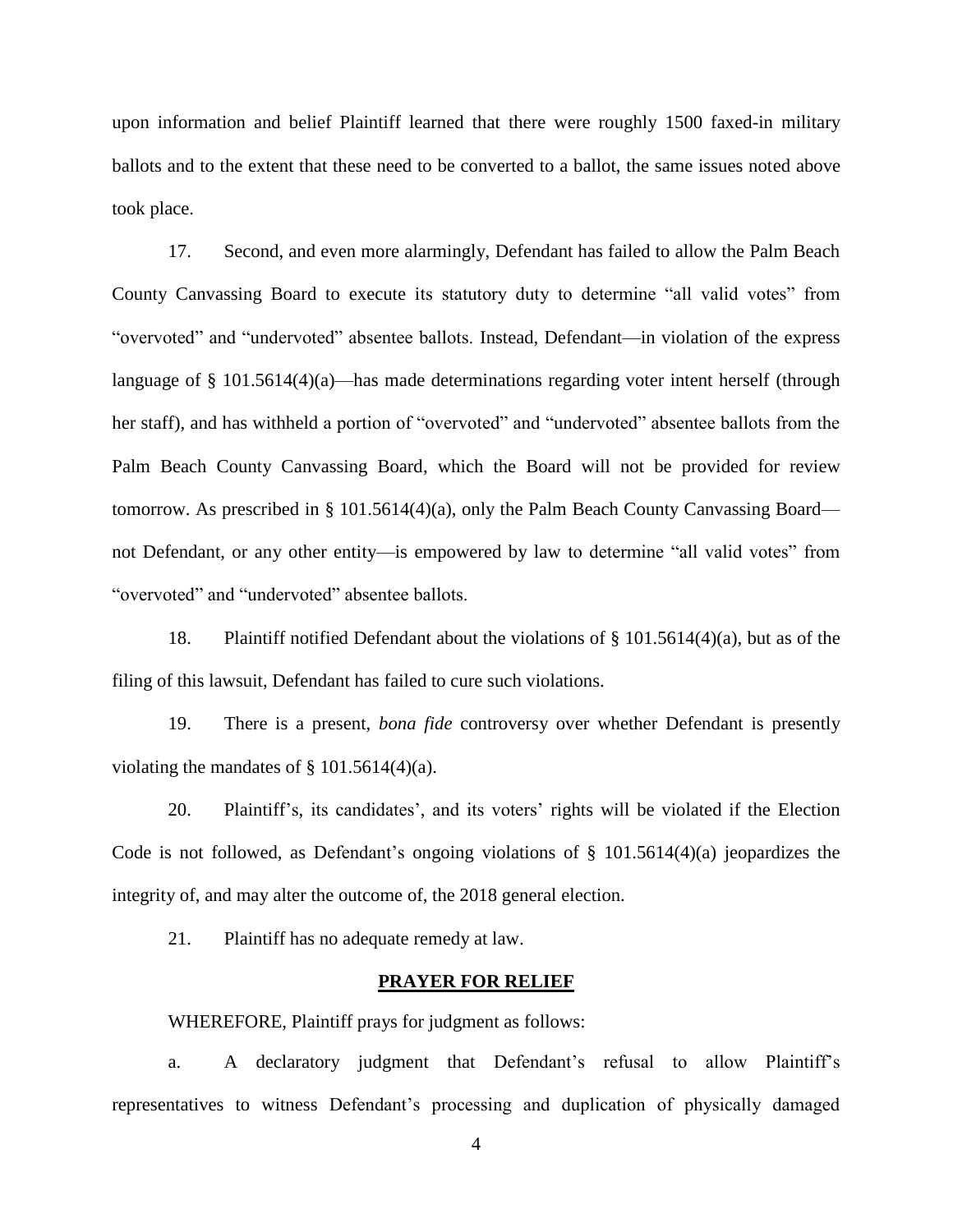absentee ballots violates § 101.5614(4)(a), Fla. Stat.

b. A declaratory judgment that Defendant's, rather than the Palm Beach County Canvassing Board's, determination of "all valid votes" from "overvoted" and "undervoted" absentee ballots violates § 101.5614(4)(a), Fla. Stat.

c. A temporary and permanent injunction ordering Defendant to cease violating § 101.5614(4)(a), Fla. Stat., and ordering Defendant (i) to have the Supervisor's staff review the duplicate ballots together with the original damaged ballots in the presence of the Plaintiff and any other witnesses, and if there is an objection by the witnesses, require the objected to duplicate ballots in question to be set aside for immediate review by the Canvassing Board once the review process is complete of all physically damaged absentee ballots and duplicate ballots, consistent with the procedure codified in  $\S$  101.5614(4)(a); and (ii) to allow the Palm Beach County Canvassing Board (and *only* that entity) to determine valid votes from "overvoted" and "undervoted" absentee ballots, consistent with the procedure codified in § 101.5614(4)(a).

d. The costs of this lawsuit, together with reasonable attorney's fees to the extent provided by law; and

e. Such further relief as the Court deems proper.

### **VERIFICATION**

I hereby swear or affirm under penalty of perjury that the foregoing is true and correct to the best of my knowledge.

> */s/ Aliette D. Rodz* Counsel for the Plaintiff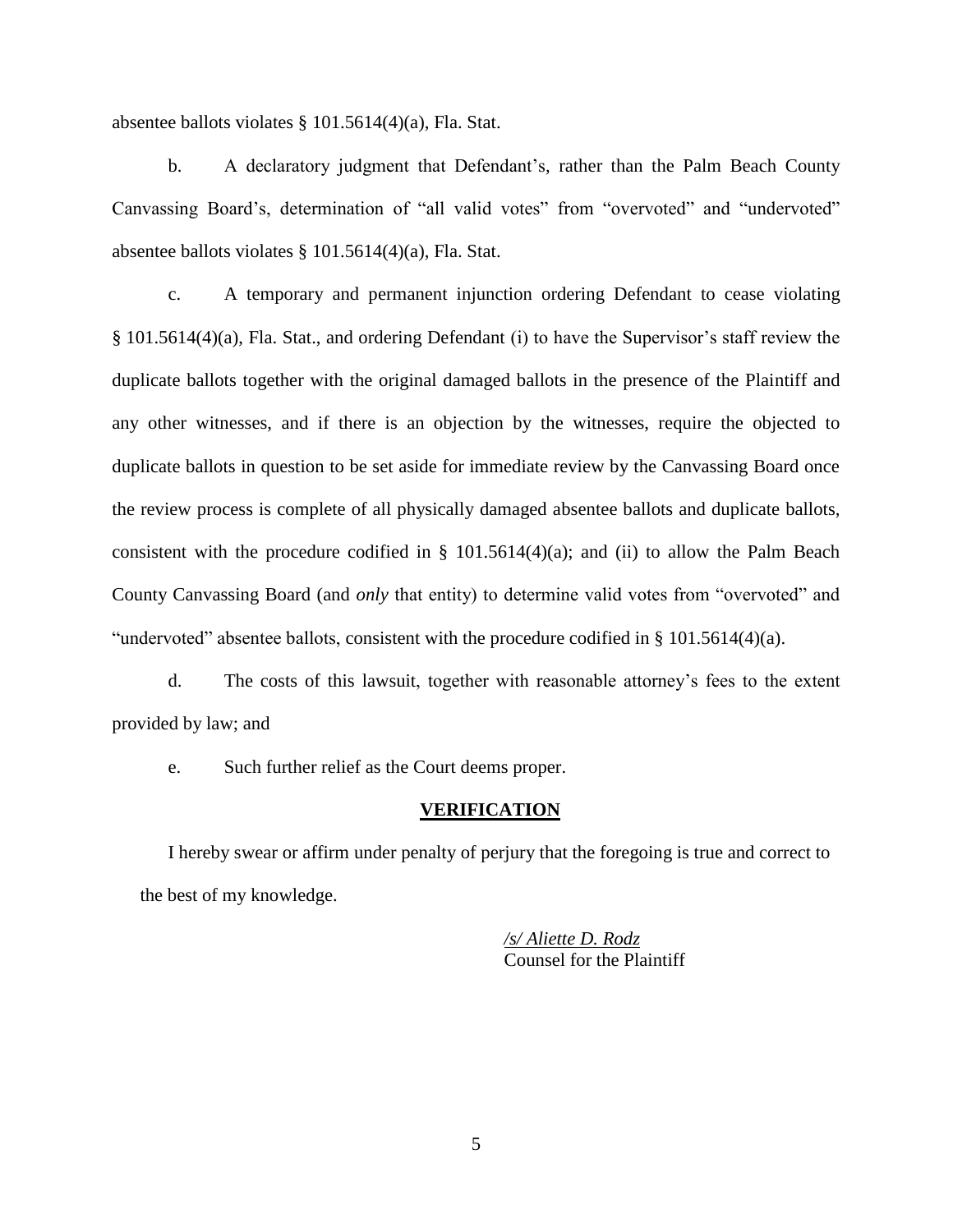*/s/ Aliette D. Rodz*

Aliette D. Rodz, Esq. Florida Bar No. 0173592 Email: *arodz@shutts.com* **SHUTTS & BOWEN LLP** 200 S. Biscayne Blvd., Suite 4100 Miami, FL 33131 Office: (305) 347-7342 Facsimile: (305) 347-7742

-and-

George T. Levesque, Esq. Florida Bar No. 555541 Email: *george.levesque@gray-robinson.com* Leslie Arsenault Metz, Esq. Florida Bar No. 98865 Email: *leslie.metz@gray-robinson.com* Jason Zimmerman, Esq. Florida Bar No. 104392 Email: *jason.zimmerman@grayrobinson.com* Jeff Aaron, Esq. Florida Bar No. 123473 Email: *jeff.aaron@gray-robinson.com* **GRAYROBINSON, P.A.** 515 N. Flagler Dr., Suite 1425 West Palm Beach, FL 33401 Office: (561) 268-5727 Facsimile: (561) 886-4101

*Attorneys for Plaintiff*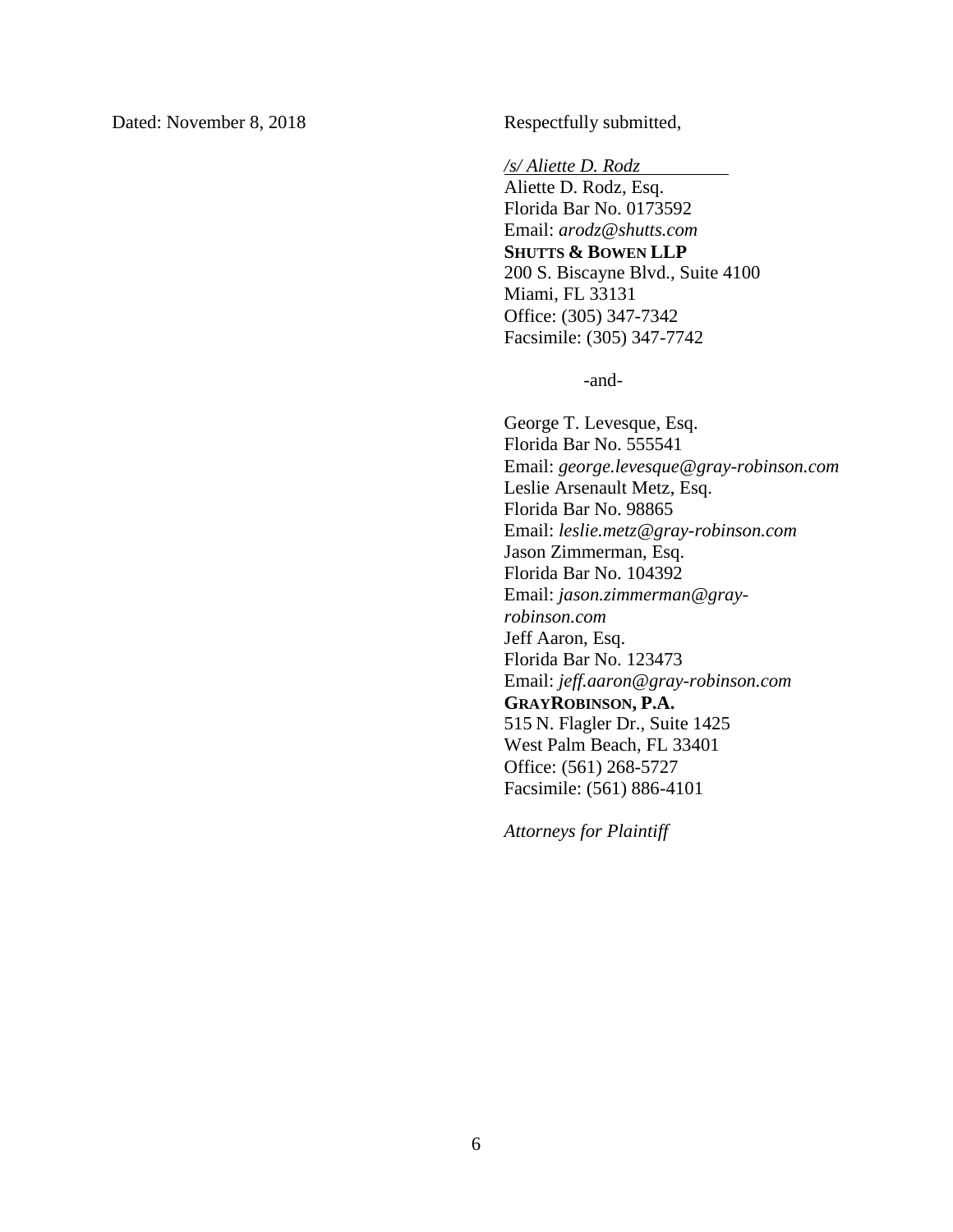# IN THE CIRCUIT COURT OF THE FIFTEENTH JUDICIAL CIRCUIT IN AND FOR PALM BEACH COUNTY, FLORIDA

### **RICK SCOTT FOR SENATE**,

*Plaintiff*,

v.

CASE NO.

JUDGE

**SUSAN BUCHER, solely in her capacity as Supervisor of Elections of Palm Beach County, Florida,** 

*Defendant*.

### **PLAINTIFF'S VERIFIED EMERGENCY MOTION FOR A TEMPORARY INJUNCTION AND SUPPORTING MEMORANDUM OF LAW**

Plaintiff, Rick Scott for Senate ("Plaintiff"), through undersigned counsel, respectfully moves this Court pursuant to Fla. R. Civ. P. 1.610(a) for a Temporary Injunction, ordering Defendant Susan Bucher, solely in her capacity as Supervisor of Elections of Palm Beach County, Florida ("Defendant"), to cease violating  $\S$  101.5614(4)(a), Fla. Stat., and ordering Defendant: (i) to have the Supervisor's staff review the duplicate ballot together with the original damaged ballot in the presence of the Plaintiff and any other witnesses, and if there is an objection by the witnesses, require the objected to duplicate ballots in question to be set aside for immediate review by the Canvassing Board once the review process is complete of all physically damaged absentee ballots and duplicate ballots, consistent with the procedure codified in § 101.5614(4)(a); and (ii) to allow the Palm Beach County Canvassing Board (and only that entity) to determine valid votes from "overvoted" and "undervoted" absentee ballots, consistent with the procedure codified in § 101.5614(4)(a).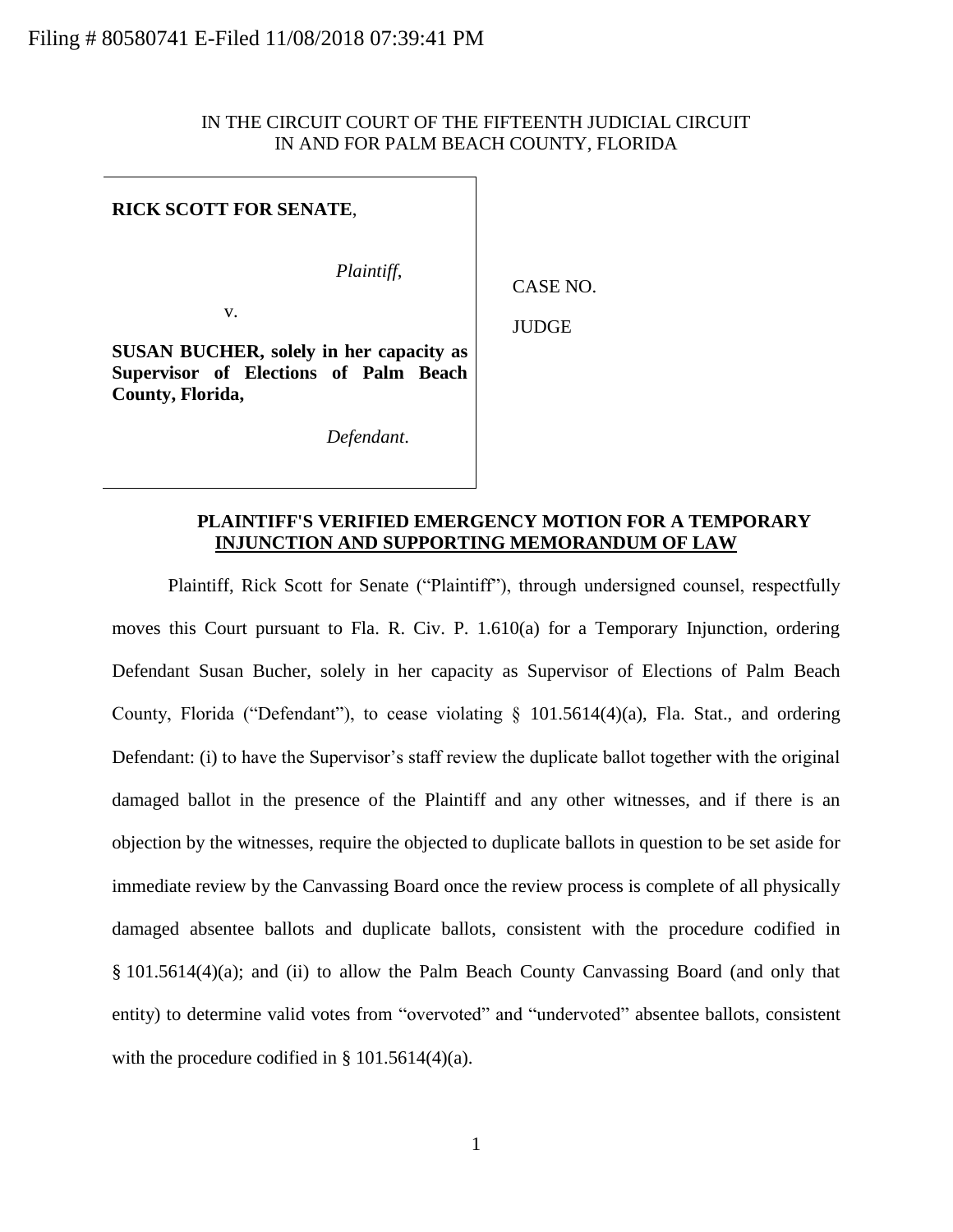Defendant's failure to follow the procedures codified in  $\S$  101.5614(4)(a) has inflicted, and continues to inflict, irreparable injury upon Plaintiff. Respectfully, this Court should issue immediate relief to protect both the Plaintiff and the integrity of the 2018 general election.

As attested in the attached Certificate of Service, Plaintiff concurrently is serving Defendant with the Verified Complaint and this Motion by facsimile and e-mail.

Dated: November 8, 2018 Respectfully submitted,

*/s/ Aliette D. Rodz* Aliette D. Rodz, Esq. Florida Bar No. 0173592 Email: *arodz@shutts.com* **SHUTTS & BOWEN LLP** 200 S. Biscayne Blvd., Suite 4100 Miami, FL 33131 Office: (305) 347-7342 Facsimile: (305) 347-7742

-and-

George T. Levesque, Esq. Florida Bar No. 555541 Email: *george.levesque@gray-robinson.com* Leslie Arsenault Metz, Esq. Florida Bar No. 98865 Email: *leslie.metz@gray-robinson.com* Jason Zimmerman, Esq. Florida Bar No. 104392 Email: *jason.zimmerman@grayrobinson.com* Jeff Aaron, Esq. Florida Bar No. 123473 Email: *jeff.aaron@gray-robinson.com* **GRAYROBINSON, P.A.** 515 N. Flagler Dr., Suite 1425 West Palm Beach, FL 33401 Office: (561) 268-5727 Facsimile: (561) 886-4101

*Attorneys for Plaintiff*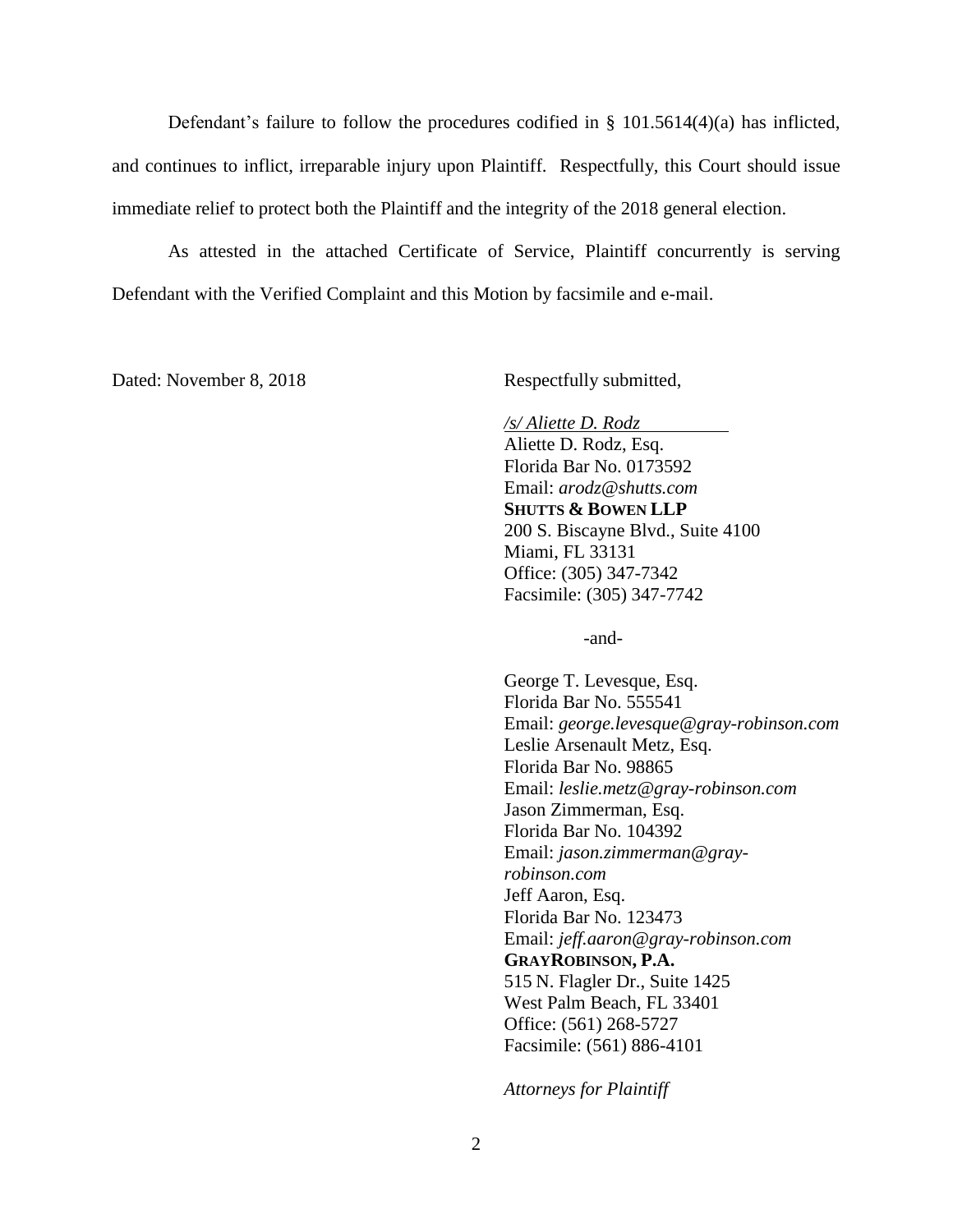### **MEMORANDUM OF LAW IN SUPPORT OF EMERGENCY MOTION FOR A TEMPORARY INJUNCTION**

Plaintiff respectfully requests that this Court immediately issue a Temporary Injunction, ordering Defendant to cease violating § 101.5614(4)(a), Fla. Stat., and ordering Defendant (i) to make true duplicate copies, in the presence of witnesses, of all physically damaged absentee ballots, consistent with the procedure codified in  $\S$  101.5614(4)(a); and (ii) to allow the Palm Beach County Canvassing Board (and only that entity) to determine valid votes from "overvoted" and "undervoted" absentee ballots, consistent with the procedure codified in § 101.5614(4)(a). In support of this Motion, Plaintiff states:

## **I. FLORIDA LAW GOVERNING THE PROCESSING OF PHYSICALLY DAMAGED, "OVERVOTED," AND "UNDERVOTED" ABSENTEE BALLOTS**

Section 101.5614(4)(a), Fla. Stat., the provision of the Florida Election Code at issue here, governs the processing of physically damaged, "overvoted," and "undervoted" absentee ballots. That provision states, in relevant part (emphasis added):

> If any vote-by-mail ballot is physically damaged so that it cannot properly be counted by the automatic tabulating equipment, a true duplicate copy shall be made of the damaged ballot **in the presence of witnesses** and substituted for the damaged ballot. Likewise, a duplicate ballot shall be made of a vote-by-mail ballot containing an overvoted race or a marked vote-by-mail ballot in which every race is undervoted **which shall include all valid votes as determined by the canvassing board based on rules adopted by the division pursuant to s. 102.166(4)**.

The language of § 101.5614(4)(a) is uncomplicated and unambiguous. First, regarding the processing of physically damaged absentee ballots, § 101.5614(4)(a) requires the Supervisor of Elections to make true duplicate copies of all such damaged ballots **in the presence of witnesses**. Second, regarding the processing of "overvoted" and "undervoted" ballots, § 101.5614(4)(a) is clear that only the Canvassing Board—**not the Supervisor of Elections**—is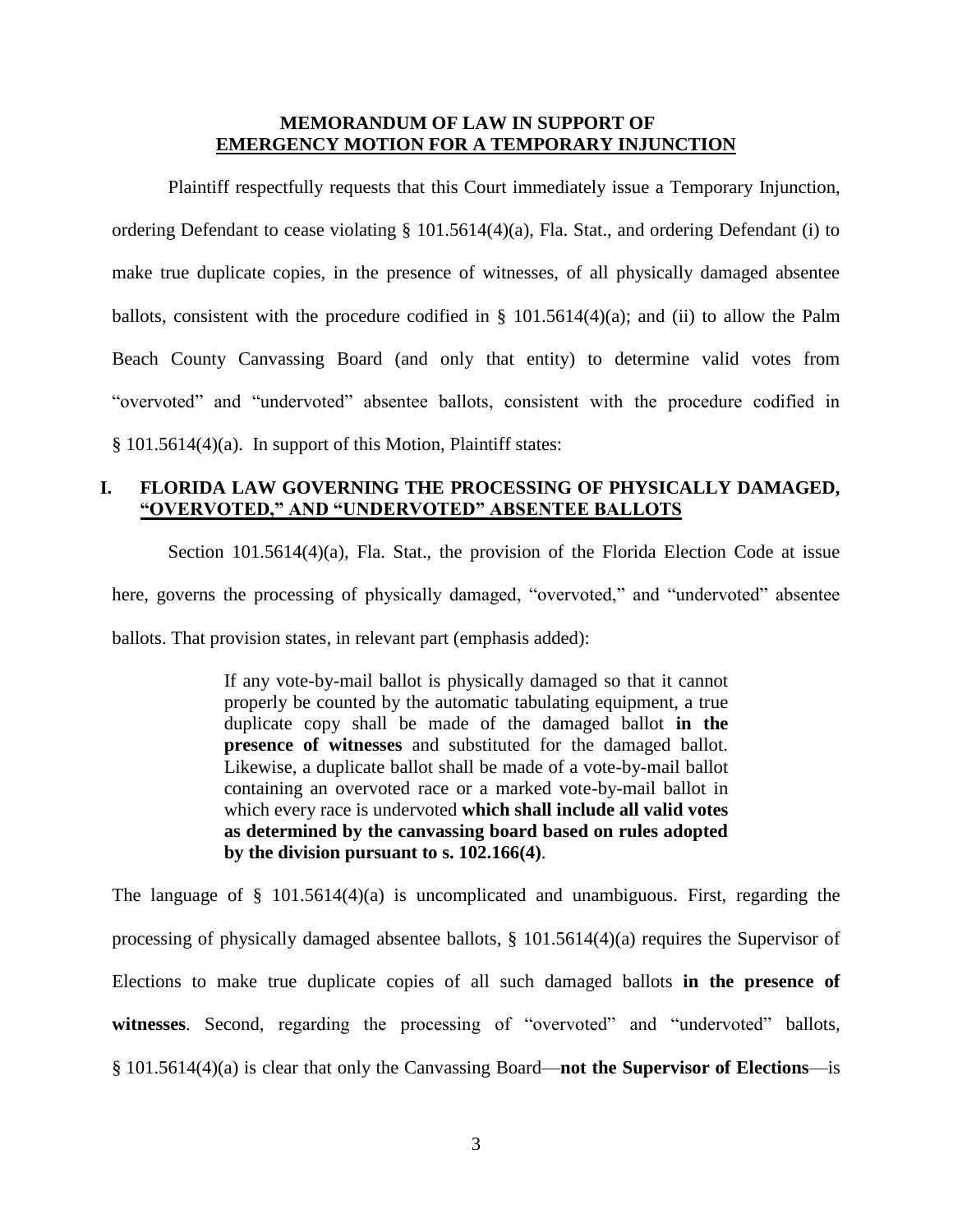authorized to determine "all valid votes . . . based upon rules adopted by the division . . . ." No provision of Florida's Election Code (or any other authority) confers upon the Supervisor of Elections the power to determine which "overvoted" and "undervoted" absentee ballots contain "valid votes," within the meaning of § 101.5614(4)(a). That power, as prescribed in § 101.5614(4)(a), belongs exclusively to the Canvassing Board.

### **II. OVERVIEW OF DEFENDANT'S UNLAWFUL CONDUCT**

As explained in the *Verified Complaint* at ¶¶ 12–18, Defendant is presently violating the mandates of  $\S$  101.5614(4)(a) by failing to follow the procedures for processing physically damaged, "overvoted," and "undervoted" absentee ballots.

Specifically, Defendant has refused to allow Plaintiff's representatives (or the representatives of any political party) to witness Defendant's processing and duplication of physically damaged absentee ballots. *Verified Complaint* at ¶¶ 13–16. In fact, the Plaintiff has only been allowed outside of the proximity required to properly witness the staff's review and processing of the ballots. *Id.* at ¶ 14. Instead, Defendant has essentially precluded the Plaintiff from making any substantive observation of the activities of the staff in direct violation of § 101.5614(4)(a). *Id.* The statute requires Defendant to make true duplicate copies of all physically damaged ballots **"in the presence of witnesses"** and, as of the filing of this Motion, Plaintiff's representatives have been prohibited from witnessing and/or actually overseeing the duplication of ballots. *Id.* at ¶ 15. Plaintiff has not even been allowed to confirm Defendant's compliance with the statute's procedure for processing such damaged ballots. *Id.* Despite having thousands of ballots to review, the Supervisor provided the Plaintiff with a very quick partial walk-through of the area and then did not allow any further access in reasonable proximity to the staff. *Id.* at ¶ 16. Moreover, as of mid-afternoon, upon information and belief Plaintiff learned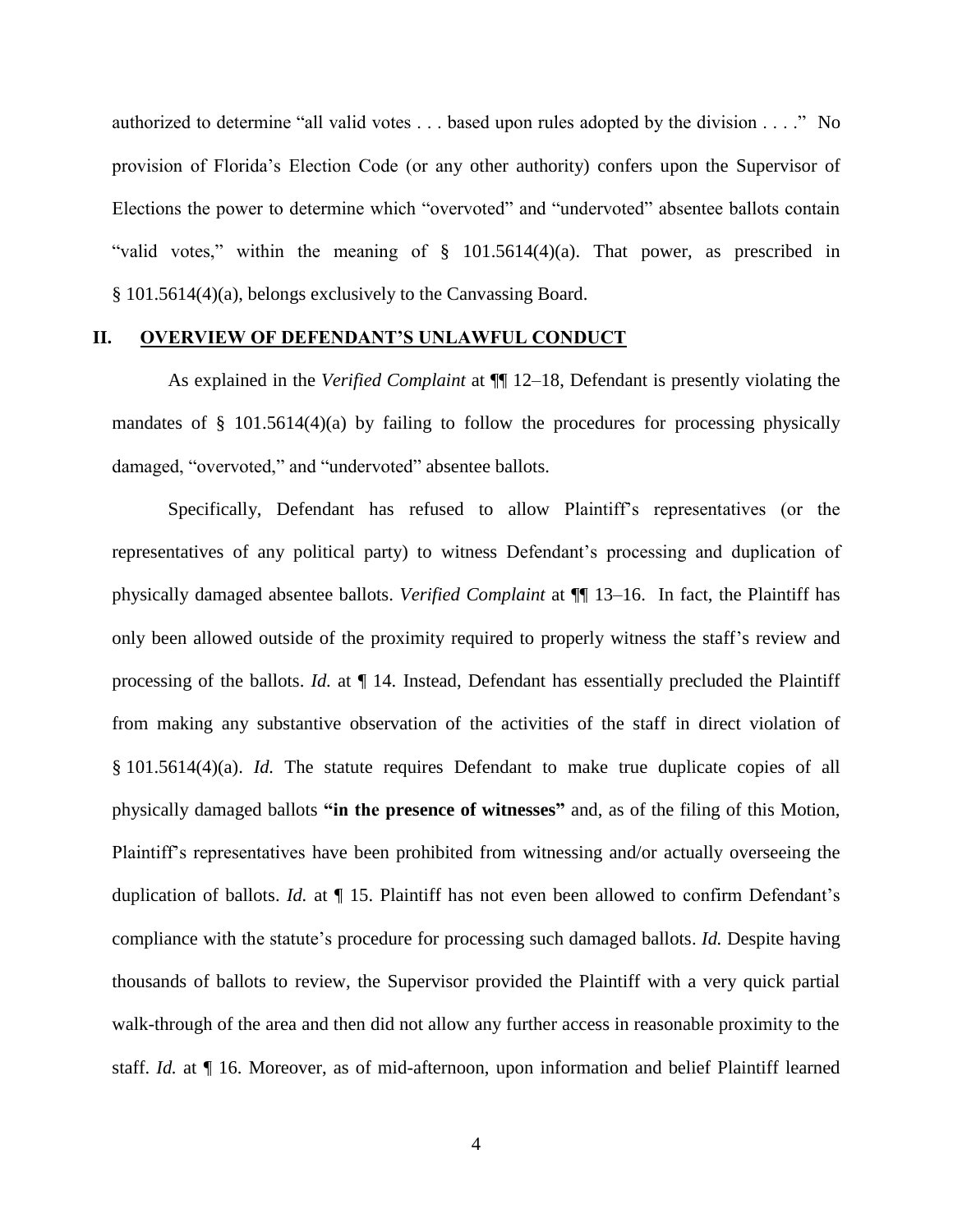that there were roughly 1500 faxed in military ballots and to the extent that these need to be converted to a duplicate ballot, the same issues noted above took place. *Id.*

Even more alarmingly, regarding the processing of "overvoted" and "undervoted" absentee ballots, Defendant has failed to allow the Palm Beach County Canvassing Board to execute its statutory duty to determine "all valid votes" from such irregular ballots. *Id.* at  $\P$  17. Instead, Defendant--in violation of the express language of  $\S$  101.5614(4)(a)--has made determinations regarding voter intent herself, and has withheld a portion of "overvoted" and "undervoted" absentee ballots from the Palm Beach County Canvassing Board—to which they will not review tomorrow. *Id*. As explained above, the Palm Beach County Canvassing Board- not Defendant--is the only entity empowered by law to determine "all valid votes" from "overvoted" and "undervoted" absentee ballots. *See* § 101.5614(4)(a).

## **III. MEMORANDUM OF LAW: PLAINTIFF SATISFIES THE REQUIREMENTS FOR OBTAINING A TEMPORARY INJUNCTION**

### **A. The Standard for Obtaining Injunctive Relief**

 $\overline{a}$ 

This Court should issue an emergency temporary injunction where necessary to avoid immediate and irreparable injury to Plaintiff. A temporary injunction may be granted without notice upon a showing, by affidavit or verified pleading, that "immediate and irreparable injury, loss, or damage will result to the movant before the adverse party can be heard in opposition.]" Fla. R. Civ. P. 1.610(a)(1)(A).<sup>1</sup> An applicant for a temporary injunction also must certify to the

<sup>&</sup>lt;sup>1</sup> Rule 1.610(a)(1)(A)–(B) provides: "A temporary injunction may be granted without written or oral notice to the adverse party or his attorney only if: (A) it appears from the specific facts shown by affidavit or verified pleading that immediate and irreparable injury, loss, or damage will result to the movant before the adverse party can be heard in opposition; and (B) the movant's attorney certifies in writing any efforts that have been made to give notice and the reasons why notice should not be required."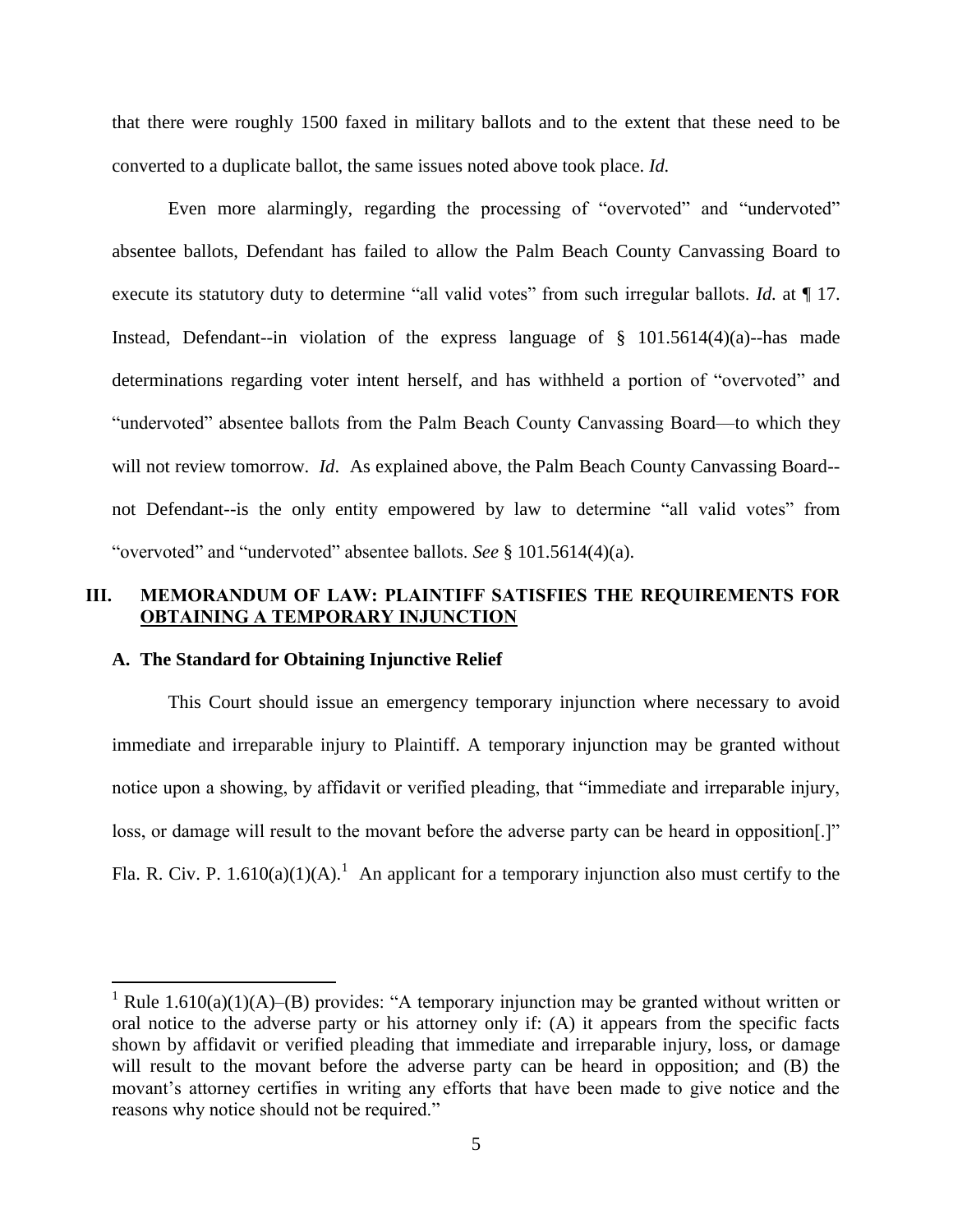Court the efforts, if any, "that have been made to give notice and the reasons why notice should not be required." Rule  $1.610(a)(1)(B)$ .

The standard for granting a temporary injunction under Rule 1.610 is well established. The Court should examine four factors, including whether: (1) there is a substantial likelihood that the movant will succeed on the merits; (2) the movant will suffer irreparable injury if the injunction is not granted; (3) there is no adequate remedy at law; and (4) the public interest will be served by the temporary injunction. *See U.S. 1 Office Corp. v. Falls Home Furnishings, Inc.*, 655 So. 2d 209, 210 (Fla. 3d DCA 1995) (affirming application for a temporary injunction where plaintiff made showing of all four factors); *see also Zuckerman v. Professional Writers of Florida, Inc.*, 398 So. 2d 870, 871 (Fla. 4th DCA 1981) (affirming temporary restraining order and requiring bond).

In the context of requests for injunctive relief in the election setting, the Supreme Court of the United States has stated that "[i]n awarding or withholding immediate relief, a court is entitled to and should consider the proximity of a forthcoming election and the mechanics and complexities of election laws, and should act and rely upon general equitable principles." *Reynolds v. Sims*, 377 U.S. 533, 585 (1964). *See also Purcell v. Gonzalez*, 549 U.S. 1, 4 (2006) (denying injunction to suspend voter identification rules "[g]iven the imminence of the election" and the State's "compelling interest in preserving the integrity of its election process" and "preventing voter fraud" (internal quotation marks omitted)).

### **B. Plaintiff Satisfies the Four Requirements for Obtaining Injunctive Relief**

Plaintiff satisfies the four requirements under Florida law for obtaining injunctive relief.

**First***,* Plaintiff has established a strong likelihood of success on the merits. Section 101.5614 clearly and unambiguously instructs election officials to create a true duplicate copy of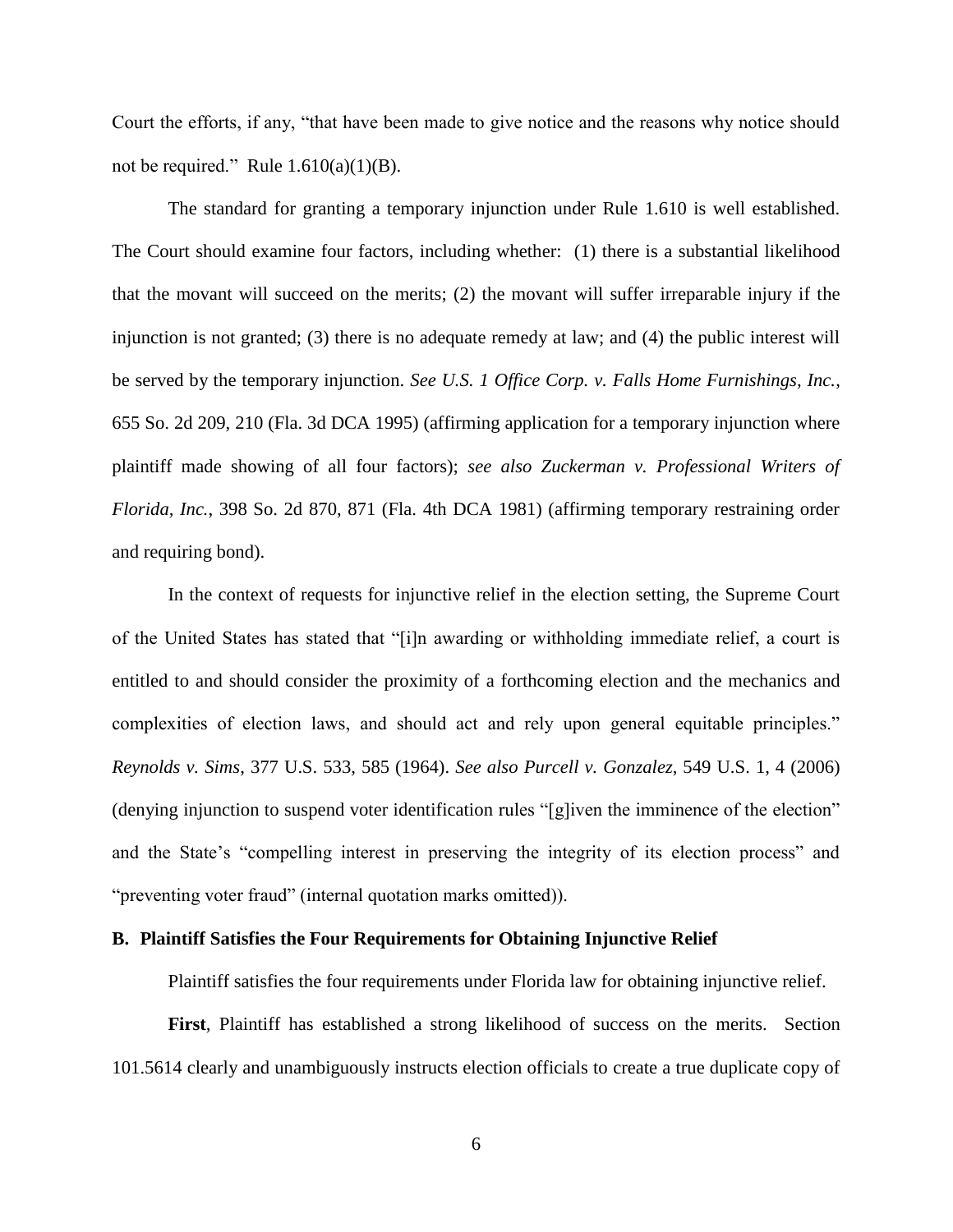any damaged ballots **in the presence of witnesses** and substitute the damaged ballot. Likewise, a duplicate ballot shall be made of a vote-by-mail ballot containing an overvoted race or a marked vote-by-mail ballot in which every race is undervoted which shall include all valid votes as determined by the canvassing board based on the rules adopted by the division pursuant to s. 102.166(4). All duplicate ballots shall be clearly labeled "duplicate," bear a serial number which shall be recorded on the defective ballot, and be counted in lieu of the defective ballot. See Florida Statute Section 101.5614 (4)(a). This has not been done. That provision contains no exceptions and, indeed, the Division of Elections has already determined which ballots it will show to the Canvassing Board and which it deems that it can correct itself without any witnesses as required under Florida law.

**Second**, the Verified Complaint clearly shows that Plaintiff will suffer immediate and irreparable injury absent the Court's issuance of a temporary injunction. *See* Verified Complaint at ¶¶ 12-18, and 20. The general election has taken place and these post-election matters are to conclude by 5PM Eastern time today. Unless this Court grants immediate relief, Plaintiff's interest in ensuring a fair and orderly election, and Plaintiff's members' right to the same, will be unduly burdened by the potentially unauthorized, duplicative votes or inaccurate votes cast by electors at the affected precincts, where Defendant failed to comply with the requirement of § 101.5614. *See Lantana v. Pelczynski*, 303 So. 2d 326, 327 (Fla. 1974) ("There is no question that the State has the power and the duty to insure free and fair elections."); *see also Siegel v. LePore*, 234 F.3d 1163, 1180 (11th Cir. 2000) (acknowledging that regulations governing the electoral process may be necessary to protect a State's "interest in conducting an orderly and fair election"); *Hunter v. Hamilton Cnty. Bd. of Elections*, 2010 WL 4878957, at \*4–\*5 (S.D. Ohio Nov. 22, 2010) (recognizing that a candidate may suffer irreparable harm if provisional ballots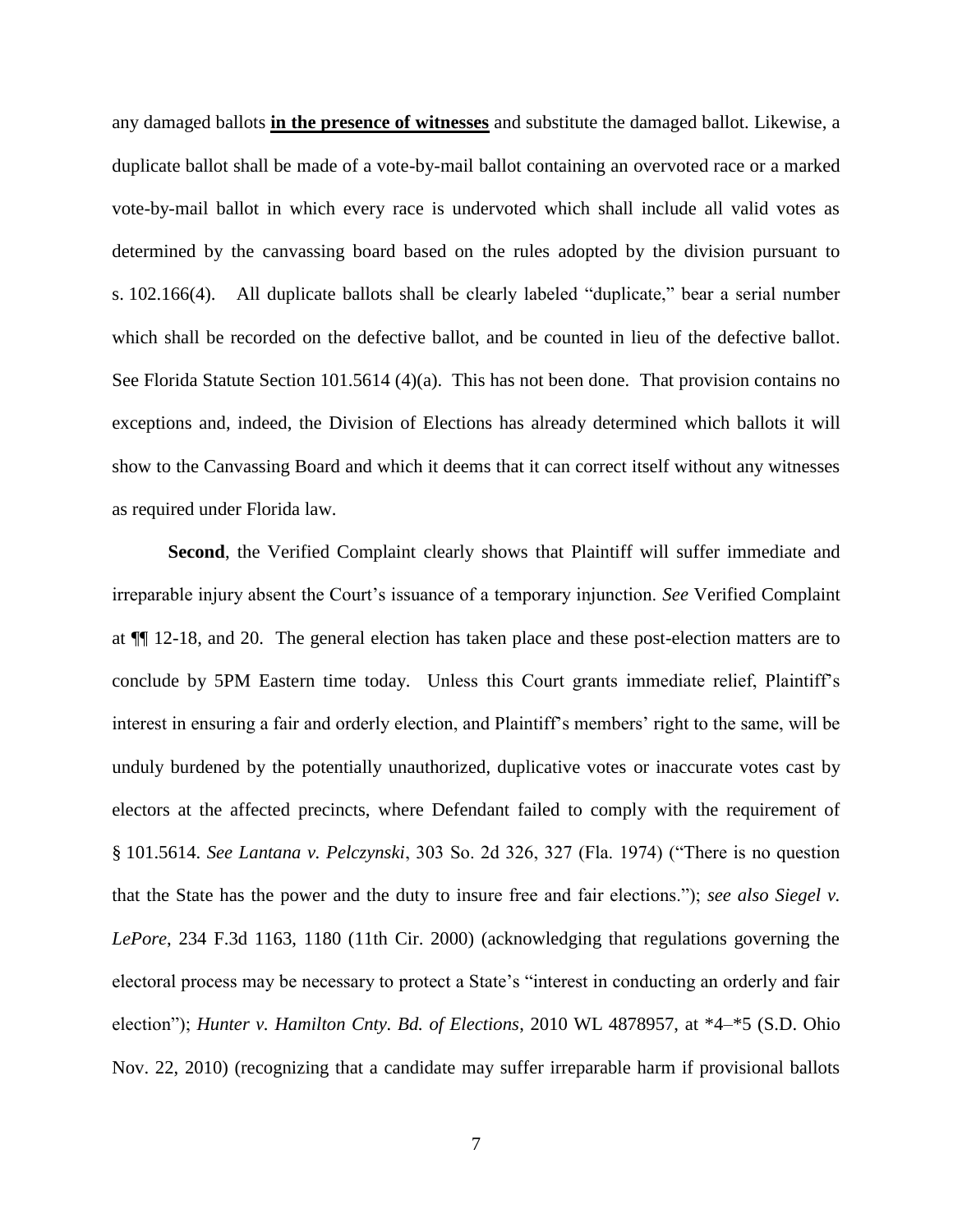that should be counted are not counted); *Fla. State Conference of N.A.A.C.P. v. Browning*, 569 F. Supp. 2d 1237, 1251 (denying plaintiffs' request to enjoin Florida voter identification statute in light of the State's compelling interest "in fair and honest elections"). Moreover, as discussed above, notice of the Verified Complaint and the instant Motion is being served contemporaneously on Defendant. Due to the limited time remaining, however, respectfully this Court should adjudicate this issue immediately. *See United States v. Metro. Dade Cnty.*, 815 F. Supp. 1475, 1478–79 (S.D. Fla. 1993) ("Where an impending election is imminent and the election machinery is already in progress, a Court may take into account equitable considerations when prescribing immediate relief.") (citing *Reynolds*, 377 U.S. at 585); *cf. Siegel*, 234 F.3d at 1177 (suggesting that harm from an election that is "underway or imminent" is sufficient to satisfy the "immediate and irreparable" standard).

**Third**, Plaintiff does not have an adequate remedy at law. As noted above, the election took place and these post-election matters are presently underway, subjecting Plaintiff to immediate and irreparable injury as a result of Defendant's conduct. Defendant's violation of the § 101.5614 will increase the risk of improper and/or likely "double-counting" of voters' ballots, which the courts cannot correct in the future, after the conclusion of the election. Plaintiff's only pathway to achieving relief is through this Court's issuance of a temporary injunction, which would at least help ameliorate Defendant's election law violations.

**Fourth and finally**, there is a strong public interest in enforcing state election laws and protecting the fundamental right to vote. *See, e.g.*, *Friedman v. Snipes*, 345 F. Supp. 2d 1356, 1376 (acknowledging the State's interest in regulating elections in order to avoid chaos, provide order, and ensure a "fair and honest election"); *Kennedy v. Riley*, No. 2:05cv1100-MHT, 2007 WL 1461746, at  $*2$  (finding that the public interest is served by protecting the "'fundamental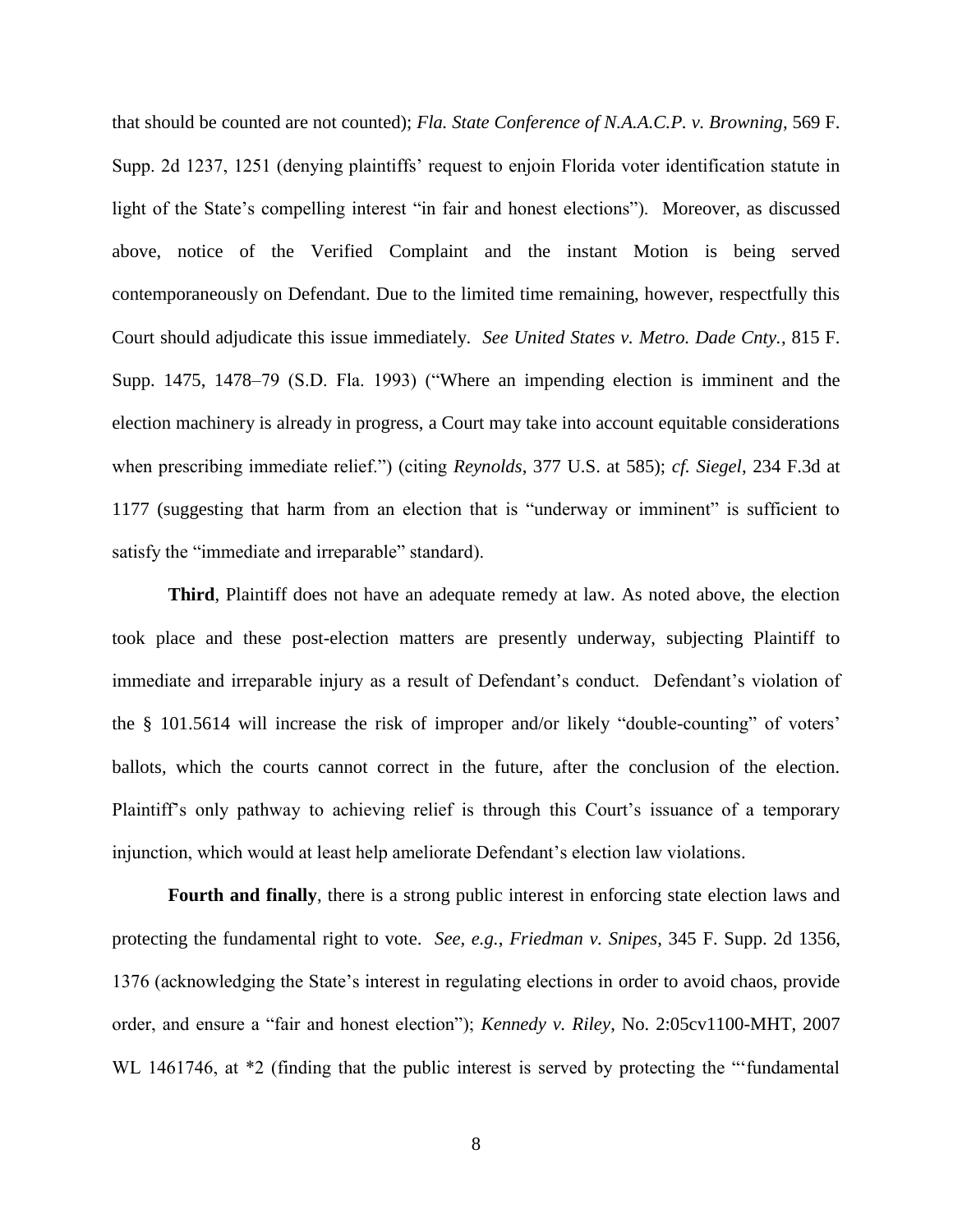political right'" to vote) (quoting *Yick Wo v. Hopkins*, 118 U.S. 356, 370 (1886)); *see also Storer v. Brown*, 415 U.S. 724, 730 (1974) (recognizing that "as a practical matter, there must be a substantial regulation of elections if they are going to be fair and honest and if some sort of order, rather than chaos, is to accompany the democratic process."). The public interest factor thus weighs in favor of requiring election officials to strictly comply with the requirements of § 101.5614.

#### **CONCLUSION**

For these reasons, Plaintiff respectfully requests that this Court immediately issue a Temporary Injunction ordering Defendant: (i) to have the Supervisor's staff review the duplicate ballots together with the original damaged ballots in the presence of the Plaintiff and any other witnesses, and if there is an objection by the witnesses, require the objected to duplicate ballots in question to be set aside for immediate review by the Canvassing Board once the review process is complete of all physically damaged absentee ballots and duplicate ballots, consistent with the procedure codified in § 101.5614(4)(a); and (ii) to allow the Palm Beach County Canvassing Board (and only that entity) to determine valid votes from "overvoted" and "undervoted" absentee ballots, consistent with the procedure codified in § 101.5614(4)(a).

Dated: November 8, 2018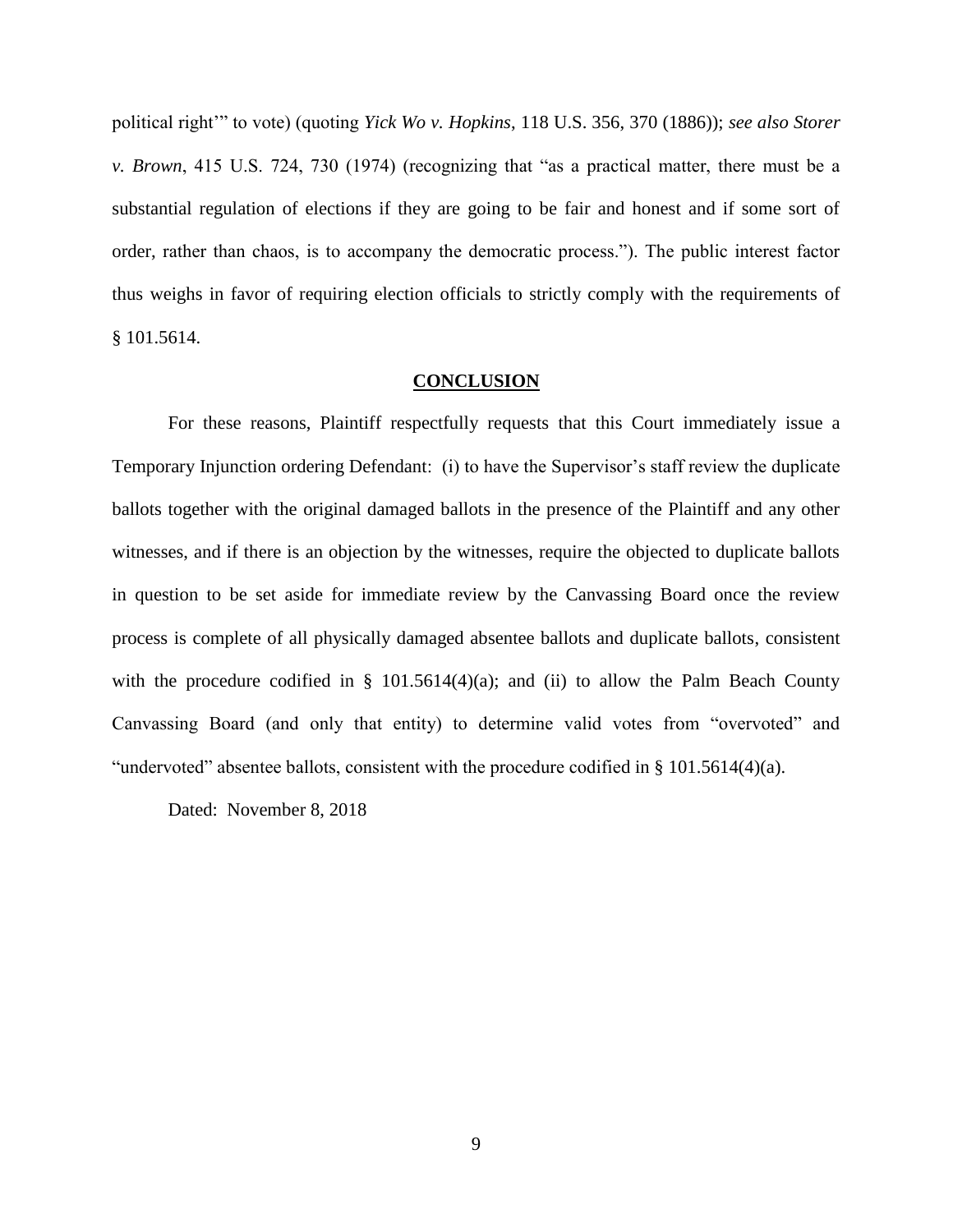### **VERIFICATION**

Under penalty of perjury, I declare that I have read the foregoing Emergency Motion, and the facts alleged therein are true and correct to the best of my knowledge and belief.

> *Aliette D. Rodz Counsel for Plaintiff*

### **CERTIFICATE OF SERVICE**

I hereby certify that on this 8th day of November, 2018, I did cause a true and correct copy of the Verified Complaint, and the foregoing Plaintiff's Emergency Motion for Temporary Injunction and Supporting Memorandum of Law, to be served via facsimile and email upon:

**Palm Beach County Supervisor of Elections** Susan Bucher, Supervisor 240 South Military Trail West Palm Beach, FL 33415

P O Box 22309 West Palm Beach, FL 33416 -2309

Phone: 561-656-6200 Fax: 561-656-6287 Email: susanbucher@pbcelections.org

Respectfully submitted,

*/s/ Aliette D. Rodz* Aliette D. Rodz, Esq. Florida Bar No. 0173592 Email: *arodz@shutts.com* 200 S. Biscayne Blvd., Suite 4100 Miami, FL 33131 Office: (305) 347-7342 Facsimile: (305) 347-7742

-and-